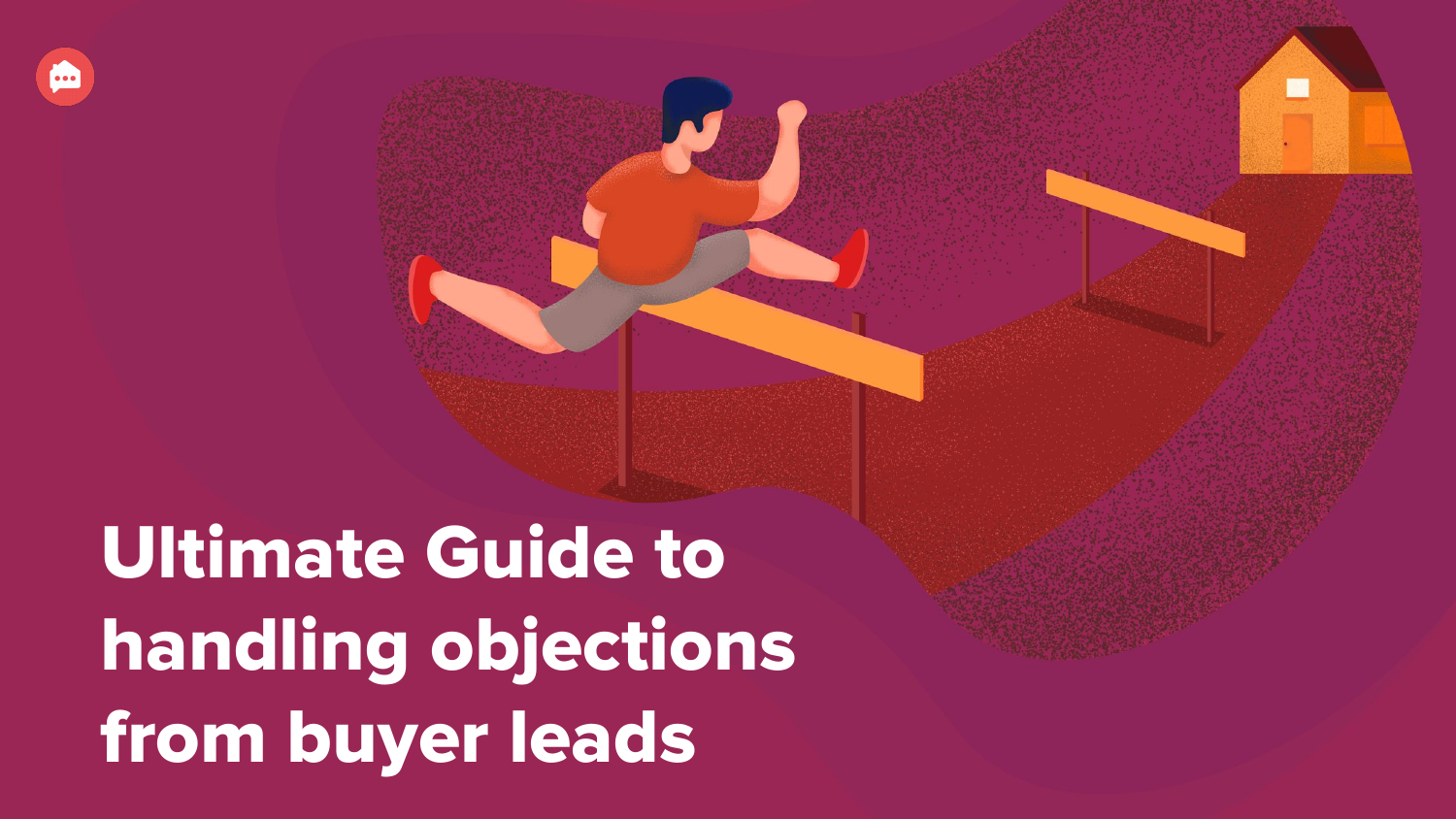# Who is this guide for?



Ironically, online real estate buyer leads can be incredibly creative in coming up with reasons NOT to buy a home! As the famous saying goes, "buyers are liars". The very best real estate agents can turn almost any NO from a buyer into a YES. So how do they do it? And more importantly, what can you do to turn more NOs into YESs?

At [Aiva,](https://www.hireaiva.com/?tp_src=scripts-ebook) we have the unique privilege of working with more than a **thousand real estate teams across the United States and Canada**. This year, we have engaged and qualified over 1.5 million real estate buyer leads on behalf of our agents!

We spent this month interviewing 24 of our best performing real estate teams to learn about how they overcome common buyer objections. We condensed our learnings into this simple guide to help agents and teams everywhere apply the same principles to overcome buyer objections and convert more leads!

We hope that you find this guide useful in converting the next buyer lead from a NO into a YES. Happy converting!

# **-- Your Friends at [Aiva](https://www.hireaiva.com/?tp_src=scripts-ebook)**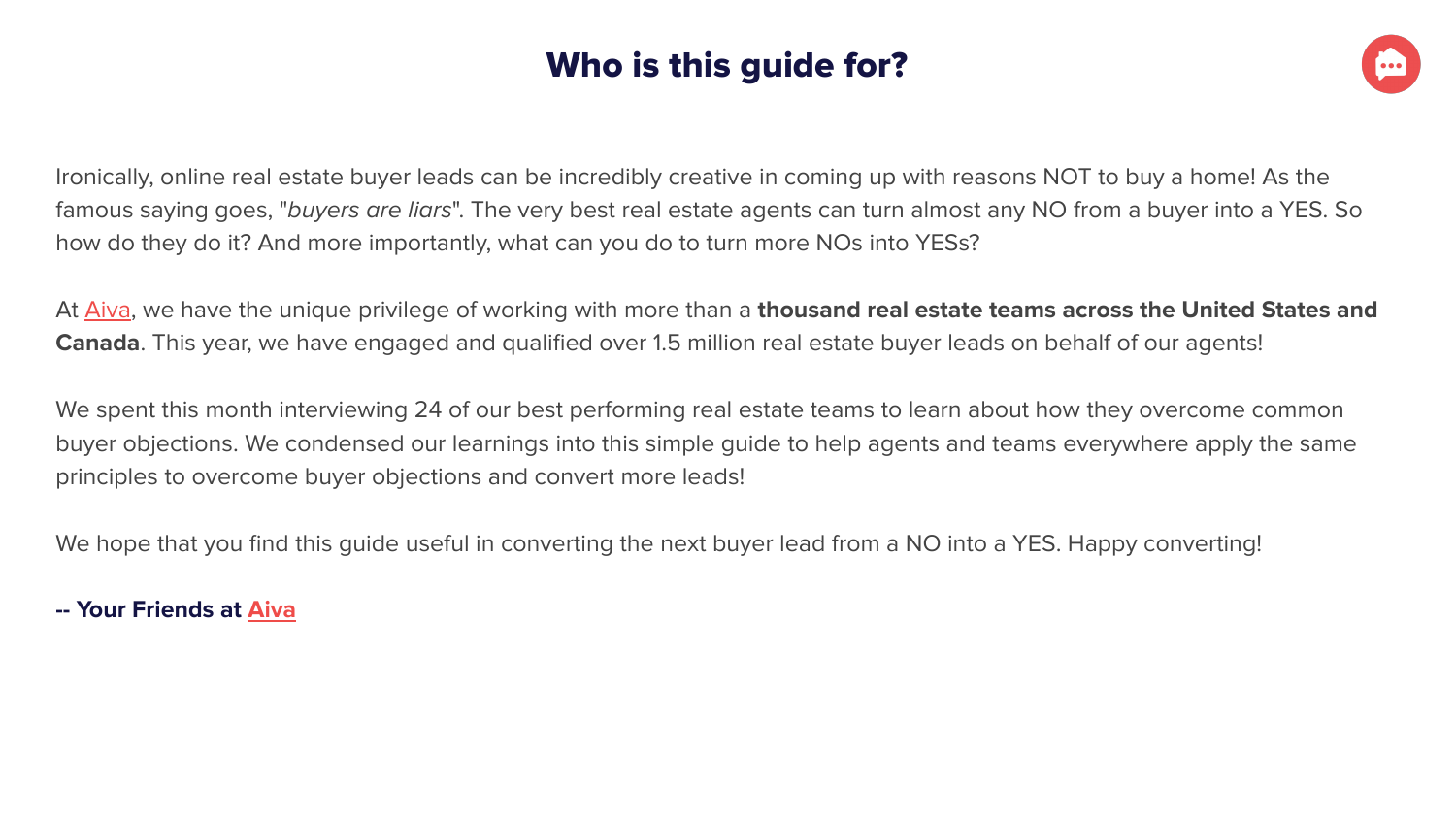# The Four Categories Buyer Objections Fall Into



The first step to overcoming objections is to realize that all objections fall into one of **four** categories: **Affordability**, **Logistics**, **Risk**, and **Property**. Pretty simple right?

**Affordability**. The most common reason buyers don't move forward is because they are concerned about their ability to afford a home. They might feel their credit isn't good enough, stressed by making mortgage payments, or haven't saved up enough for a down payment.

**Logistics**. This is the second most common category and covers a range of objections that prevent buyers from moving forward due to logistical reasons like life situations, health issues, or the need to sell their home first.

**Property**. The third most common category of objections involve the inability of buyer to find the right property that fits their needs. Maybe a past buying experience has colored their opinion or they are struggling to find the perfect home.

**Risk**. This category covers the buyer's perceived financial risk of buying due to macroeconomic conditions or stability of their financial situation.

Now let's look at some common objections presented by buyers under each category!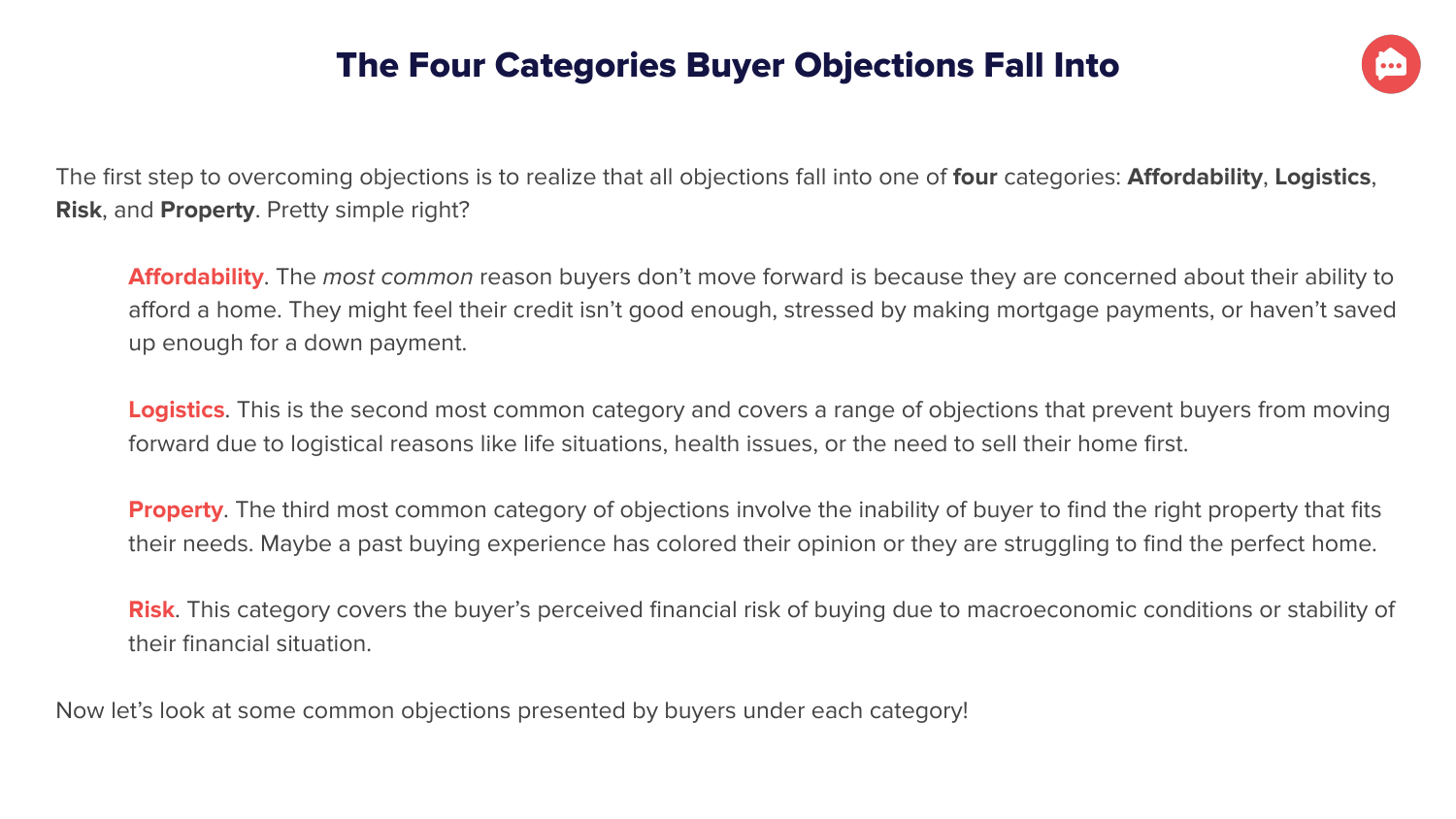# Most Common Buyer Objections



# **Affordability**

No funds for down payment Mortgage feels scary Bad credit

# **Logistics**

Life or health situation Selling contingency Timeline not right

# **Property**

Bad experience buying a home in the past Can't find the right property

# **Risk**

Home prices seem to be declining

Recession is upcoming

My job is at risk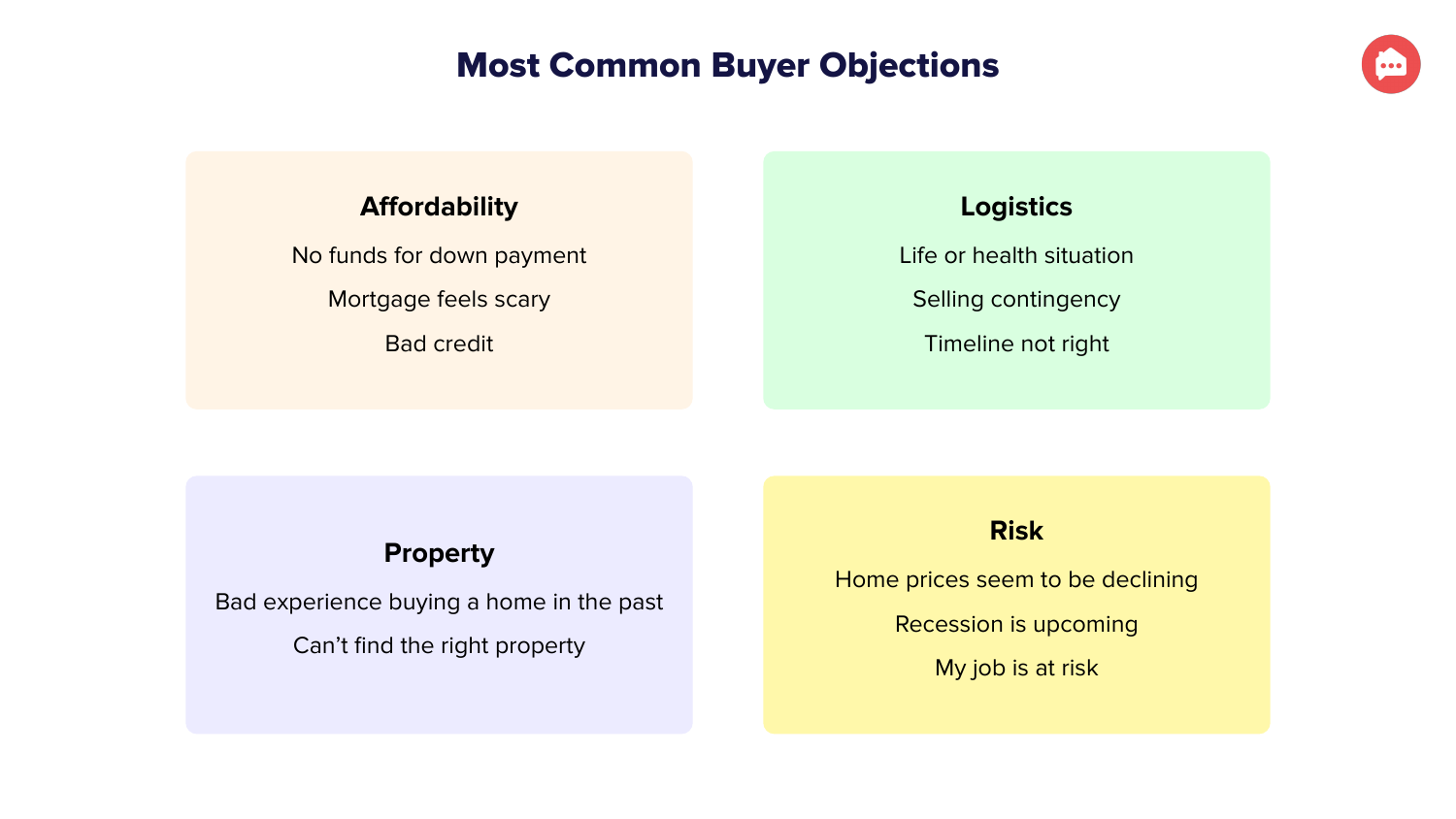# Common Affordability-related Objections



### **No funds for a down payment**

**Strategy:** The goal here is to show the lead it is possible to buy a home with a low-or-no down payment option.

#### **Sample Questions**:

If I can connect you to a lender that can offer loan products with low-to-no down payment, would that change your decision to buy?

How much have you saved up? We might be able to find homes in a different area that might be within your range?

# **Mortgage feels scary**

**Strategy: You need to convince the** lead of the benefits of home ownership vs. renting.

#### **Sample Questions**:

What are you spending on rent at the moment?

If we can get your mortgage to be around the same level as rent after considering tax benefits, would you be open to buying?

Could I send you a quick document explaining the financial benefits of home ownership?

### **Bad credit**

**Strategy: Thankfully there are plenty** of resources to help leads bring their credit score up. Some simple changes can make a big difference.

#### **Sample Questions**:

If we can work on getting your score up over the next few months, would you be open to buying?

Can I connect you to a few lenders we've worked with to help our customers improve their score?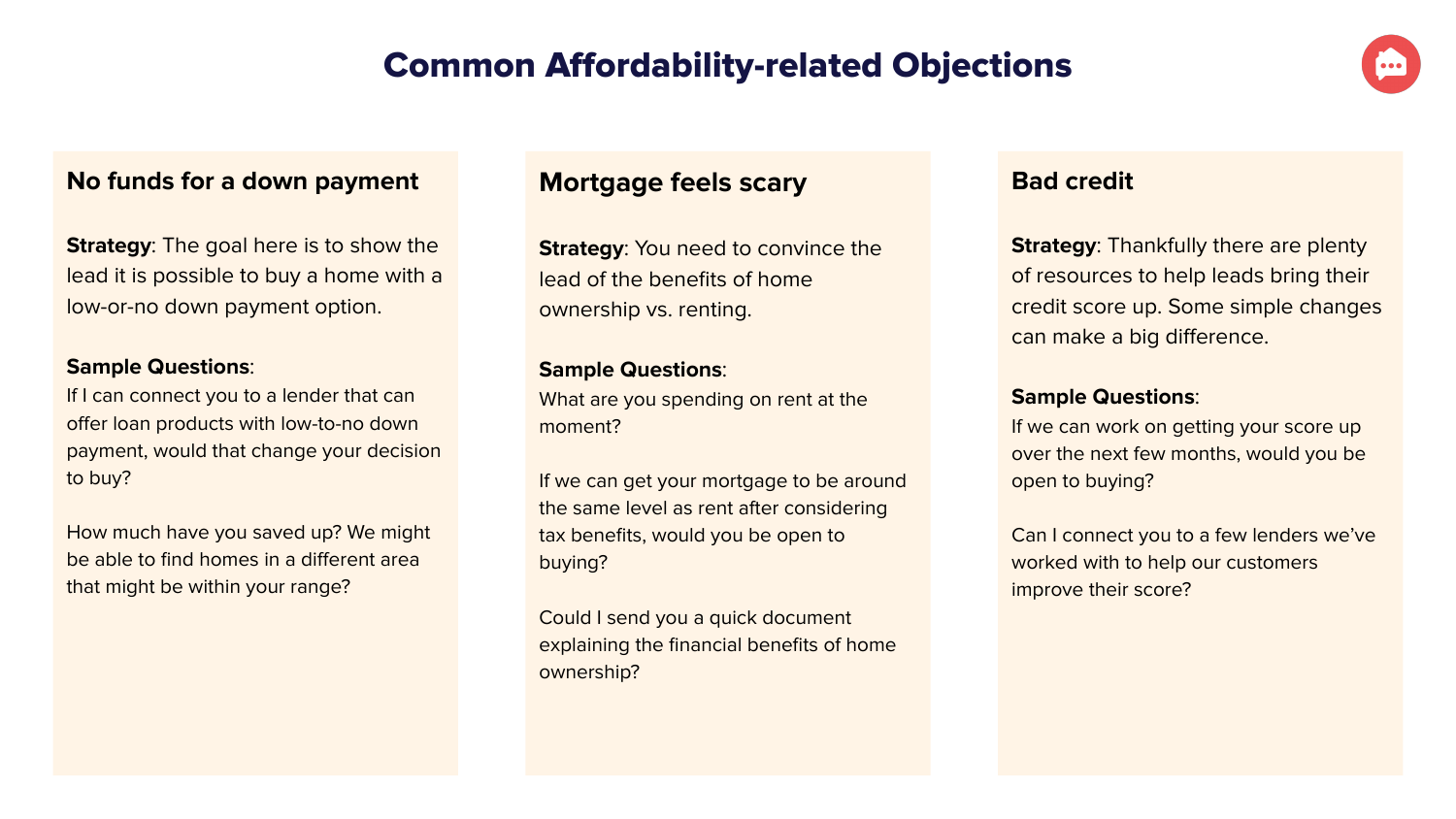# Common Logistics-related Objections



# **Life or health situation**

**Strategy:** The goal here is to figure out whether the situation affects affordability or timeline.

#### **Sample Questions**:

Given your situation, do you feel like it materially affects your ability to buy?

If we can bring down the financial barrier of buying, would you be open to it?

If not now, do you know when you'd be in a situation to be actively looking again?

# **Selling contingency**

**Strategy: Assuming the home is listed,** you need to show the lead that buying before selling is possible.

#### **Sample Questions**:

We have a lender that offers a [bridge loan](https://www.compass.com/bridge-loan-services/) to help you buy property while you wait to sell your home, would you want to learn more?

It usually takes 3 mos. to find the right property, how about we start looking now and hope the timing works out?

We can always make an offer with a selling contingency. Sometimes it works, would you be open to doing that?

## **Timeline not right**

**Strategy:** Timeline is generally a logistics issue, but is also often an affordability issue.

#### **Sample Questions**:

What is the biggest barrier that's holding you back from buying right now?

If we could show you owning would be cheaper than renting in your situation, would you be open to buying sooner?

Generally the (winter/summer) is a great time to buy, if we could help you get out of your lease, would you consider buying right now?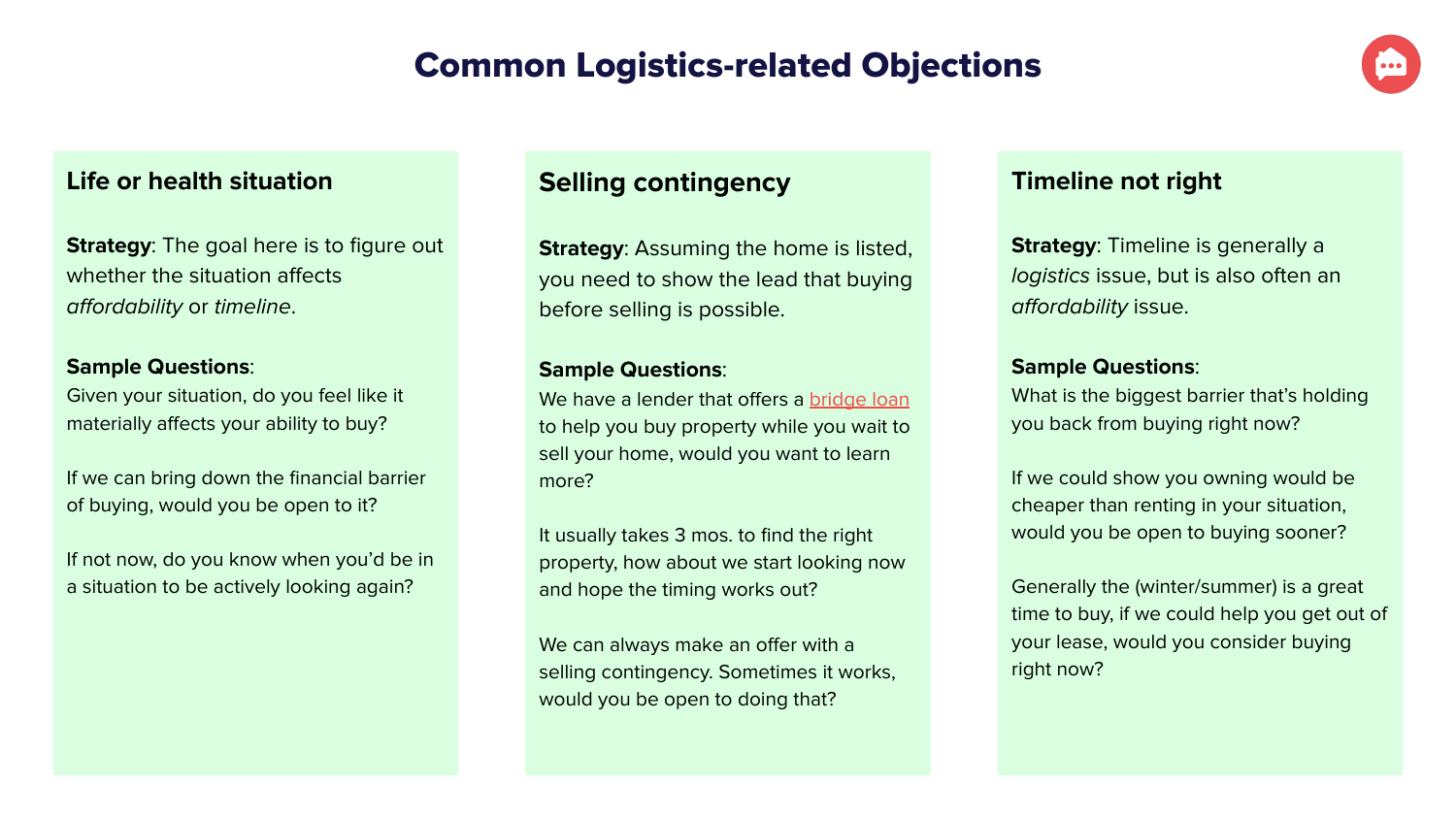# Common Property-related Objections

# **Bad experience buying**

**Strategy**: An unpleasant buying experience can color a buyer's mind heavily. You need to help figure out why and allay their concerns.

#### **Sample Questions**:

Can I introduce you to a few home inspectors that can share common problems homes around here have and how to avoid/fix them easily?

If we can connect you with a reliable and trusted lender, would you be open to moving forward with your search?

# **Can't find the right property**

**Strategy:** Help the lead see options they might not have considered.

### **Sample Questions**:

Would you be willing to buy a cheaper home and remodel it to fit your needs?

Can I introduce you to some trusted contractors who can share estimates?

Would you be willing to broaden your search by exploring other types of homes?

Have you looked at inventory that's coming soon or not yet in the market to see if anything there matches your needs?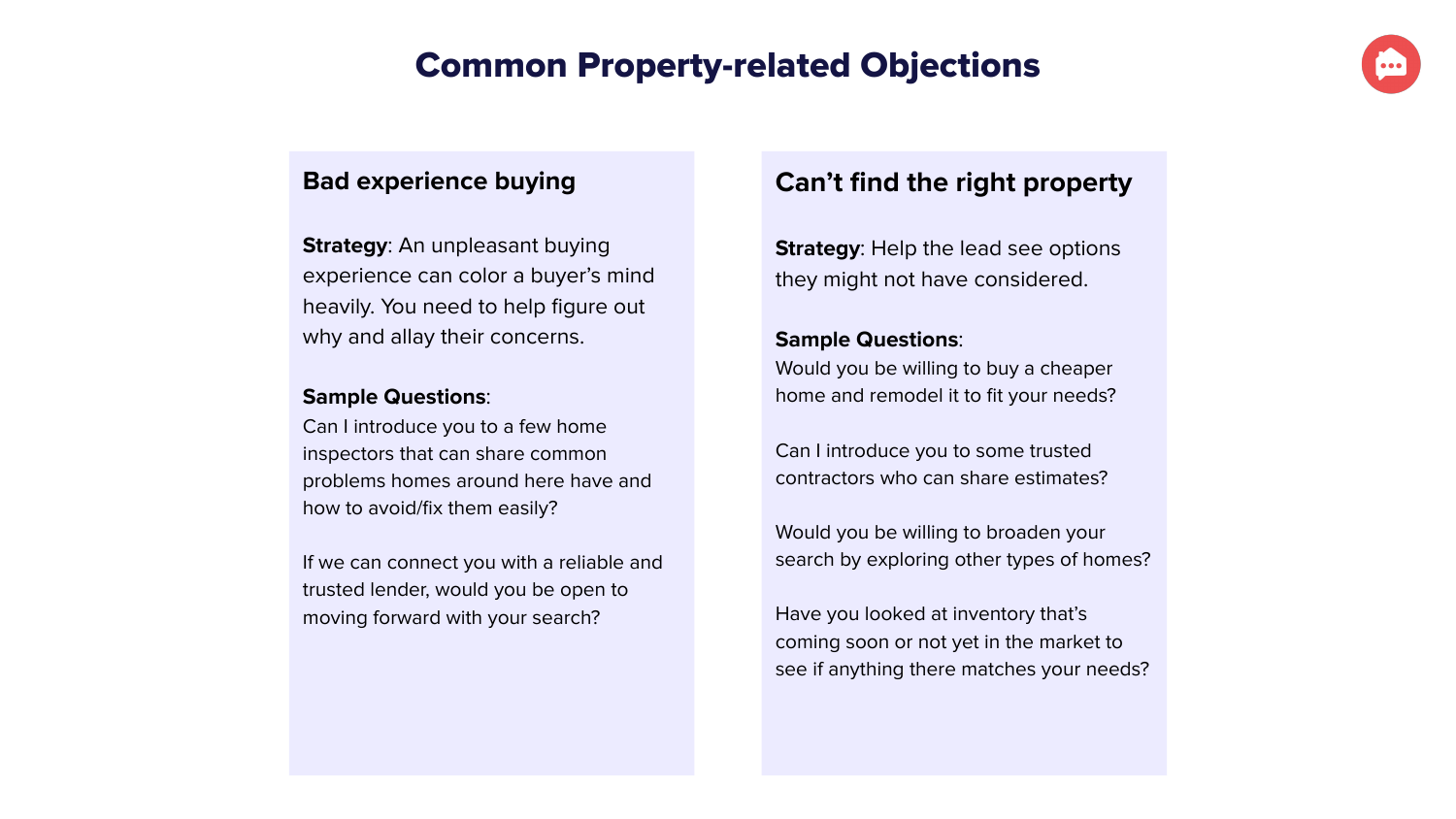# Common Risk-related Objections



### **Home prices are declining**

**Strategy:** Show the buyer it's not a good idea to wait.

#### **Scripts**:

[FALSE] Home prices are affected a lot by interest rates. With the current low-rate environment, prices will likely increase or stay the same. Could I send you some market reports showing you the trends?

[TRUE] As home prices decline, fewer sellers will want to sell significantly reducing inventory. If you're serious about buying, it's definitely important to move sooner than later. Could I send you some market reports showing you the trends?

## **Recession is upcoming**

**Strategy: Demonstrate to the buyer** that the housing market is cyclical.

#### **Scripts**:

Recessions are hard to predict, but what we know for sure is that home prices are cyclical. Even if prices fall during a recession, they eventually come back up during an up cycle within 5-7 years which is, on average, how long most people stay in a home.

A recession will also significantly reduce housing inventory, fewer people want to sell, if you're serious about buying, it's definitely important to move sooner than later.

## **My job is at risk**

**Strategy:** Show the buyer that owning a home is an asset not a liability.

#### **Scripts**:

Well, owning a home lets you build equity. You can always dip into your home equity if your financial situation significantly changes. Definitely a much better choice than renting.

You will need to have a place to stay regardless of your job situation, if we can help you keep your monthly mortgage payments at a similar or lower level than your current rent, would you consider buying now?